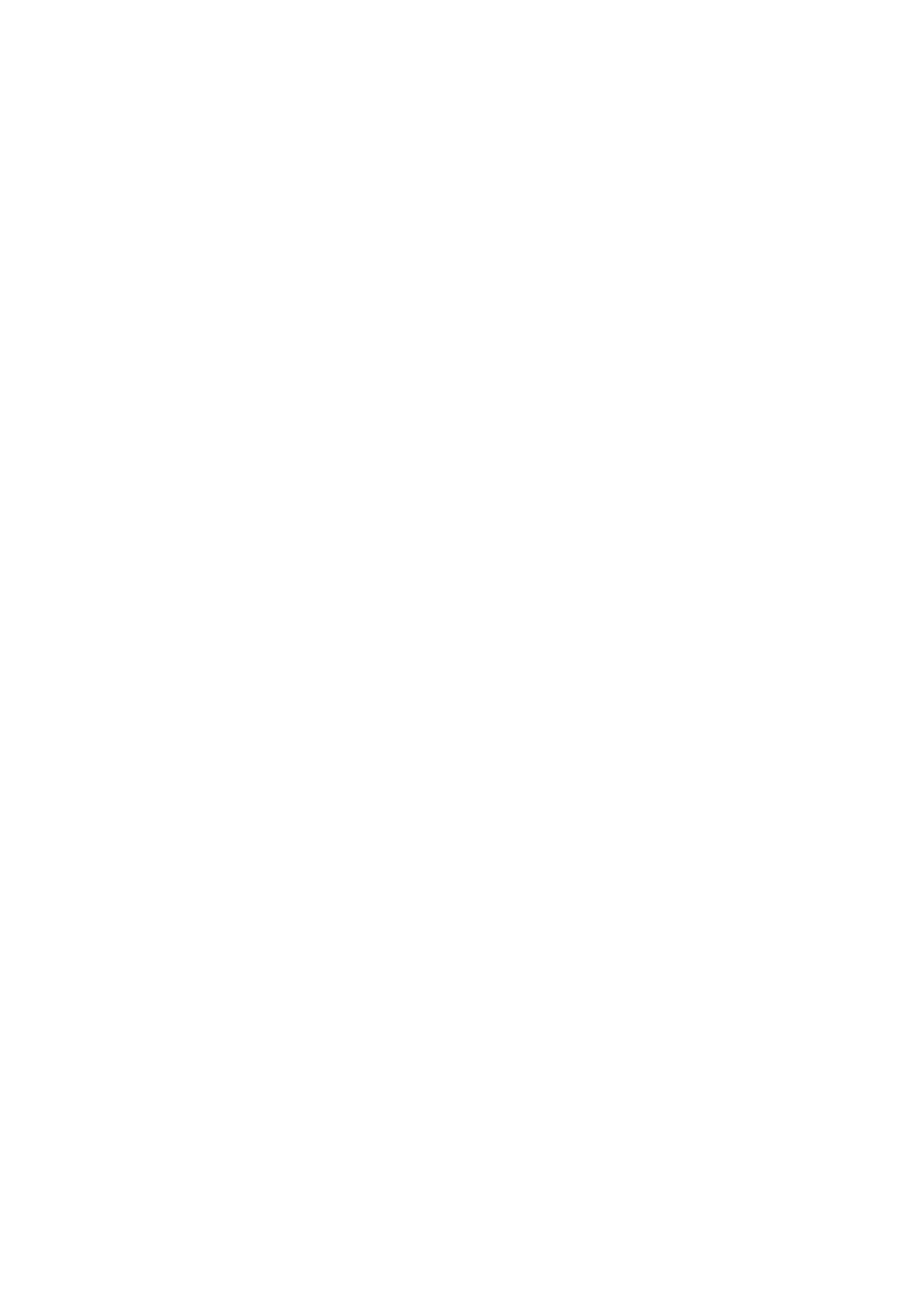# **ROYAL AUSTRALIAN MINT**

# <span id="page-2-0"></span>Section 1: Agency overview and resources

# **1.1 STRATEGIC DIRECTION**

The Royal Australian Mint (the Mint) was officially opened in 1965 and is a prescribed agency operating under the *Financial Management and Accountability Act 1997.* The Mint's vision is to achieve excellence as a profitable world class mint. It strives to meet the circulating coin and collector coin needs of Australia and selected international markets. The Mint is also the custodian of the Australia's National Coin Collection and provides educational and tourist services to local and overseas residents.

The Mint will continue to optimise productivity returns and refine its capabilities and capacities. In the year ahead, the Mint will be targeting and converting revenue growth opportunities; building on its positive brand recognition; ensuring staff and visitors have a safe and secure environment in which to work and visit; and engaging its staff to further develop their skills, motivation and commitment.

Given the nature of its operations, the Mint will maintain vigilance in securing a safe and secure environment. The Mint's priority for 2011-12 is to develop and motivate its staff so they are equipped to deal with the new challenges and opportunities facing the Mint as it embarks on its growth strategy.

The Mint will assist in the development and implementation of a new national circulating coin supply chain model. The Mint will play a central role in managing the movement of coins in circulation by centralising and managing key information that will better align coin supply and demand. This will create more timely and reliable coin forecasting data and will improve efficiencies in coin circulation and coin supply management.

In September 2010, the Mint hosted the XXVI Mint Directors Conference. A key outcome from the conference was the opportunity to identify and develop overseas markets for its expertise. Several successful sales have already been achieved and the Mint intends to build on this early success with a targeted international business development program.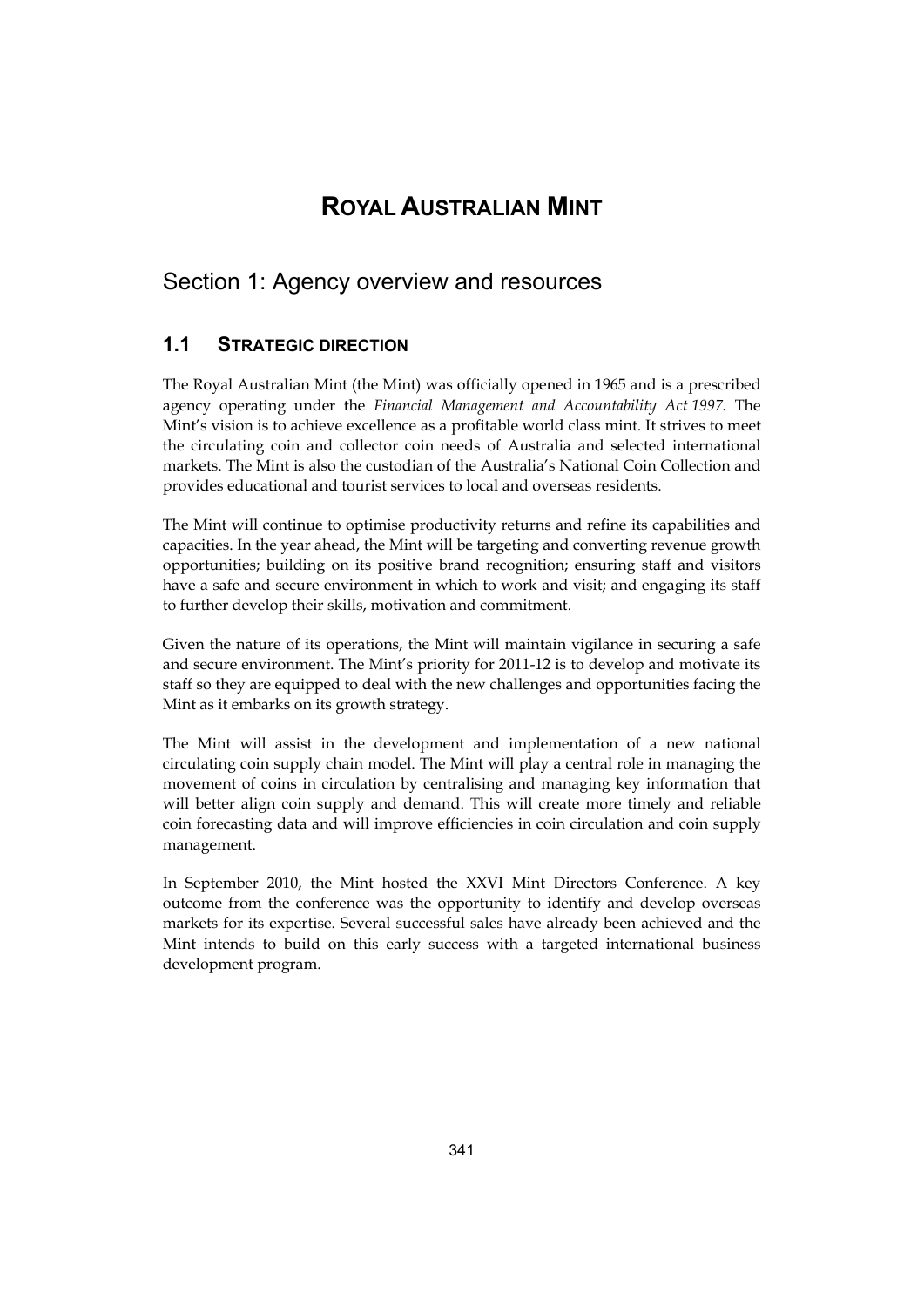# **1.2 AGENCY RESOURCE STATEMENT**

Table 1.1 shows the total resources from all sources. The table summarises how resources will be applied by outcome and by administered and departmental classification.

#### **Table 1.1: Royal Australian Mint resource statement — Budget estimates for 2011-12 as at Budget May 2011**

|                                                                              |   | Estimate of    |               |          |               |
|------------------------------------------------------------------------------|---|----------------|---------------|----------|---------------|
|                                                                              |   | prior year     |               |          | Actual        |
|                                                                              |   | amounts $\Box$ | Proposed at _ | Total    | available     |
|                                                                              |   | available in   | <b>Budget</b> | estimate | appropriation |
|                                                                              |   | 2011-12        | 2011-12       | 2011-12  | 2010-11       |
|                                                                              |   | \$'000         | \$'000        | \$'000   | \$'000        |
| <b>Other services</b>                                                        |   |                |               |          |               |
| Departmental non-operating                                                   |   |                |               |          |               |
| Equity injections                                                            |   | 1<br>2,036     |               | 2,036    |               |
| <b>Total appropriations excluding</b>                                        |   |                |               |          |               |
| special accounts                                                             | А | 2,036          |               | 2,036    |               |
| <b>Special accounts</b>                                                      |   |                |               |          |               |
| Opening balance                                                              |   | 2<br>14.359    |               | 14,359   |               |
| Non-appropriation receipts to                                                |   |                |               |          |               |
| special accounts                                                             |   |                | 144,252       | 144,252  | 162,804       |
| <b>Total special account</b>                                                 | в | 14,359         | 144,252       | 158,611  | 162,804       |
| Total net resourcing for                                                     |   |                |               |          |               |
| the Mint (A+B)                                                               |   | 16.395         | 144,252       | 160,647  | 162,804       |
| Estimated adjusted balance carried from prior vegre for annual appropriation |   |                |               |          |               |

1. Estimated adjusted balance carried from prior years for annual appropriation.

2. Estimated opening balance for special accounts (refer to Table 3.1.2 for further details).

## **1.3 BUDGET MEASURES**

The Mint does not have any Budget measures for 2011-12.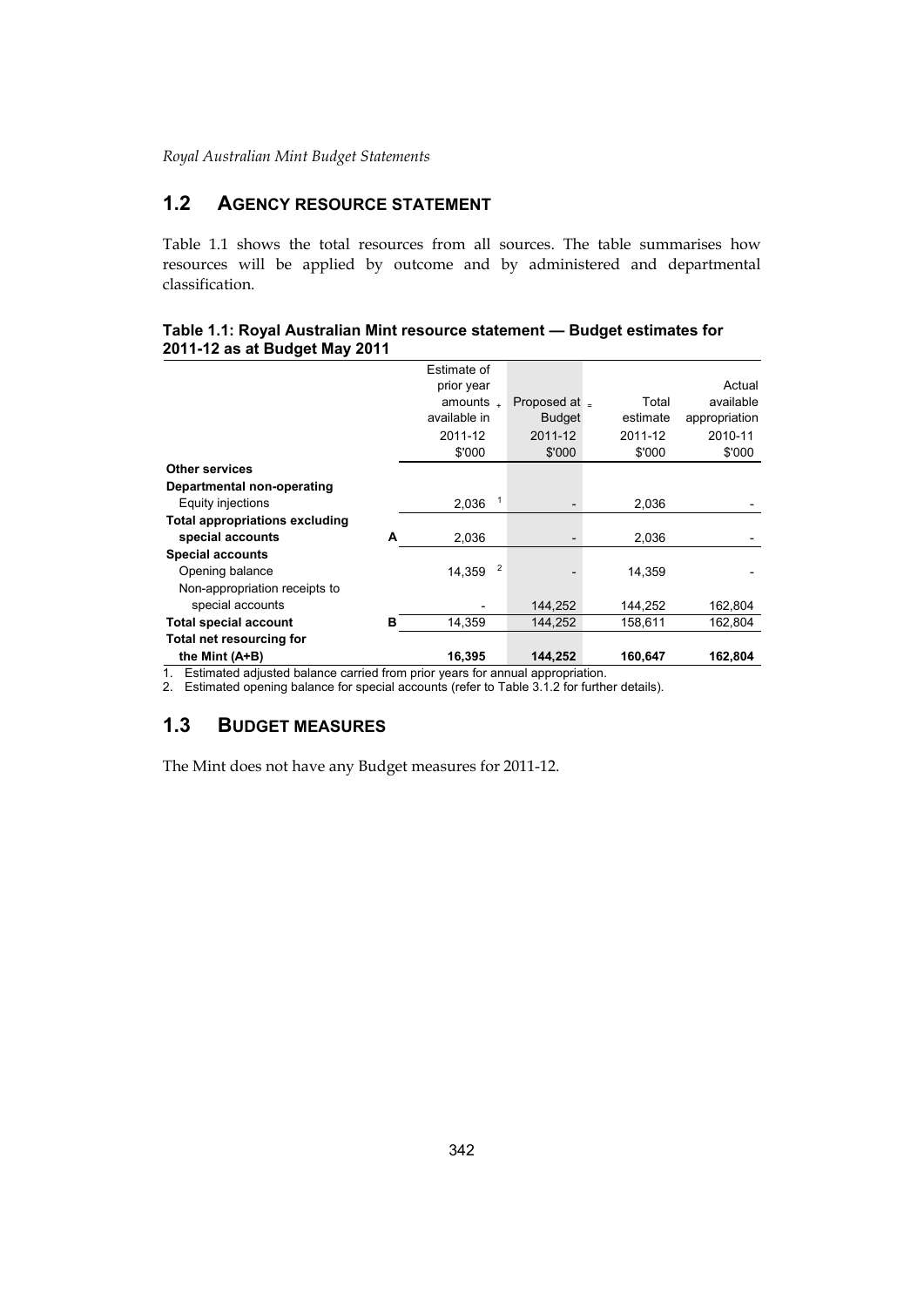# <span id="page-4-0"></span>Section 2: Outcomes and planned performance

## **2.1 OUTCOMES AND PERFORMANCE INFORMATION**

 Government outcomes are the intended results, impacts or consequences of actions by the Government on the Australian community. Commonwealth programs are the primary vehicle by which government agencies achieve the intended results of their outcome statements. Agencies are required to identify the programs which contribute to Government outcomes over the budget and forward years.

The Mint's outcome is described below, specifying the strategy, program, objective, deliverables and key performance indicators used to assess and monitor the performance of the Mint.

**Outcome 1: The coinage needs of the Australian economy, collectors and foreign countries are met through the manufacture and sale of circulating coins, collector coins and other minted-like products** 

## **Outcome 1 strategy**

To achieve this outcome the Mint will continue to:

- • produce cost efficient circulating coins for Australia;
- • produce appropriate circulating coins for foreign jurisdictions under commercial arrangements;
- maintain an Australian circulating coin buffer stock;
- provide advice to the Treasury and government on coin related issues; and
- develop and produce high quality profitable numismatic products.

As the sole producer of Australian circulating coin and custodian of the National Coin Collection, the following activities are an adjunct to the key strategies outlined above:

- delivering an education program through the Mint's visitors centre;
- • promoting public understanding of the cultural and historical significance of coins; and
- maintaining Australia's National Coin Collection.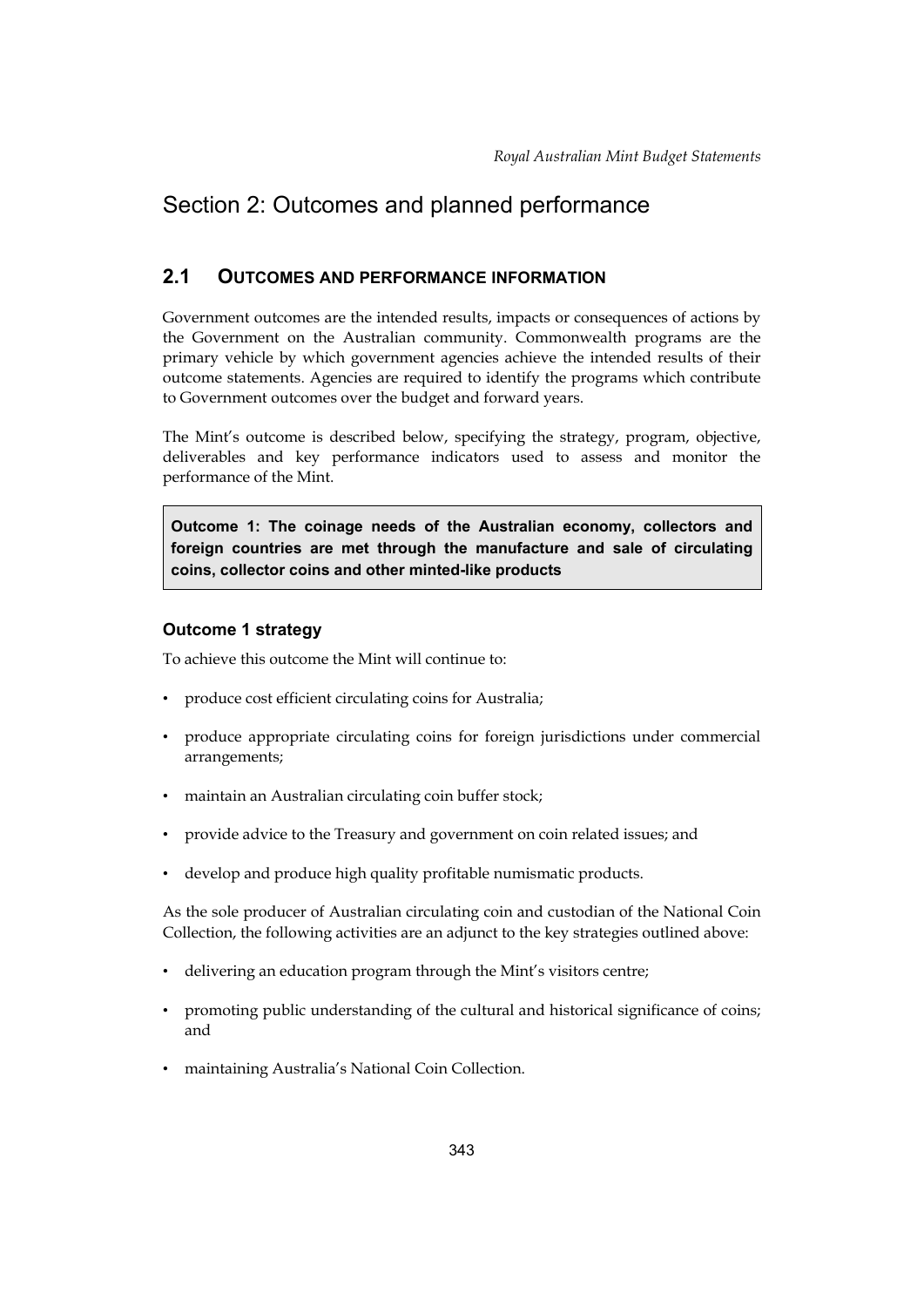## **Outcome expense statement**

Table 2.1 provides an overview of the total expenses for Outcome 1.

#### **Table 2.1: Budgeted expenses and resources for Outcome 1**

| <b>Outcome 1:</b> The coinage needs of the Australian economy,   | 2010-11   | 2011-12   |
|------------------------------------------------------------------|-----------|-----------|
| collectors and foreign countries are met through the manufacture | Estimated |           |
| and sale of circulating coins, collector coins and other minted  | actual    | Estimated |
| like products                                                    | expenses  | expenses  |
|                                                                  | \$'000    | \$'000    |
| Program 1.1: Royal Australian Mint                               |           |           |
| Administered expenses                                            |           |           |
| Special accounts                                                 | 54.066    | 77,798    |
| Departmental expenses                                            |           |           |
| Special accounts                                                 | 89.941    | 70.534    |
| <b>Total expenses for Outcome 1</b>                              | 144.007   | 148.332   |
|                                                                  |           |           |
|                                                                  | 2010-11   | 2011-12   |
| Average staffing level (number)                                  | 195       | 195       |

#### **Contributions to Outcome 1**

#### **Program 1.1: Royal Australian Mint**

#### **Program objective**

To produce and distribute circulating coins, collector coins and minted-like products to meet the demands of the Australian economy, collectors and foreign countries.

#### **Program expenses**

The costs of production, warehousing and distribution of minted circulating coins are dependent on the demand for circulating coin by the Reserve Bank of Australia and Australian commercial banks.

#### **Table 2.2 Program expenses**

|                                     | 2010-11 | 2011-12       | 2012-13 | 2013-14 | 2014-15 |
|-------------------------------------|---------|---------------|---------|---------|---------|
|                                     | Revised |               | Forward | Forward | Forward |
|                                     | budget  | <b>Budget</b> | year 1  | year 2  | year 3  |
|                                     | \$'000  | \$'000        | \$'000  | \$'000  | \$'000  |
| <b>Administered items</b>           |         |               |         |         |         |
| Special account expenses            |         |               |         |         |         |
| Minting and Coinage Special Account | 54,066  | 77,798        | 52.247  | 51.090  | 49.960  |
| <b>Total administered expenses</b>  | 54.066  | 77,798        | 52,247  | 51.090  | 49,960  |
| <b>Departmental items</b>           |         |               |         |         |         |
| Special account expenses            |         |               |         |         |         |
| Minting and Coinage Special Account | 89,941  | 70.534        | 87.728  | 88.506  | 88,506  |
| <b>Total departmental expenses</b>  | 89.941  | 70.534        | 87,728  | 88.506  | 88.506  |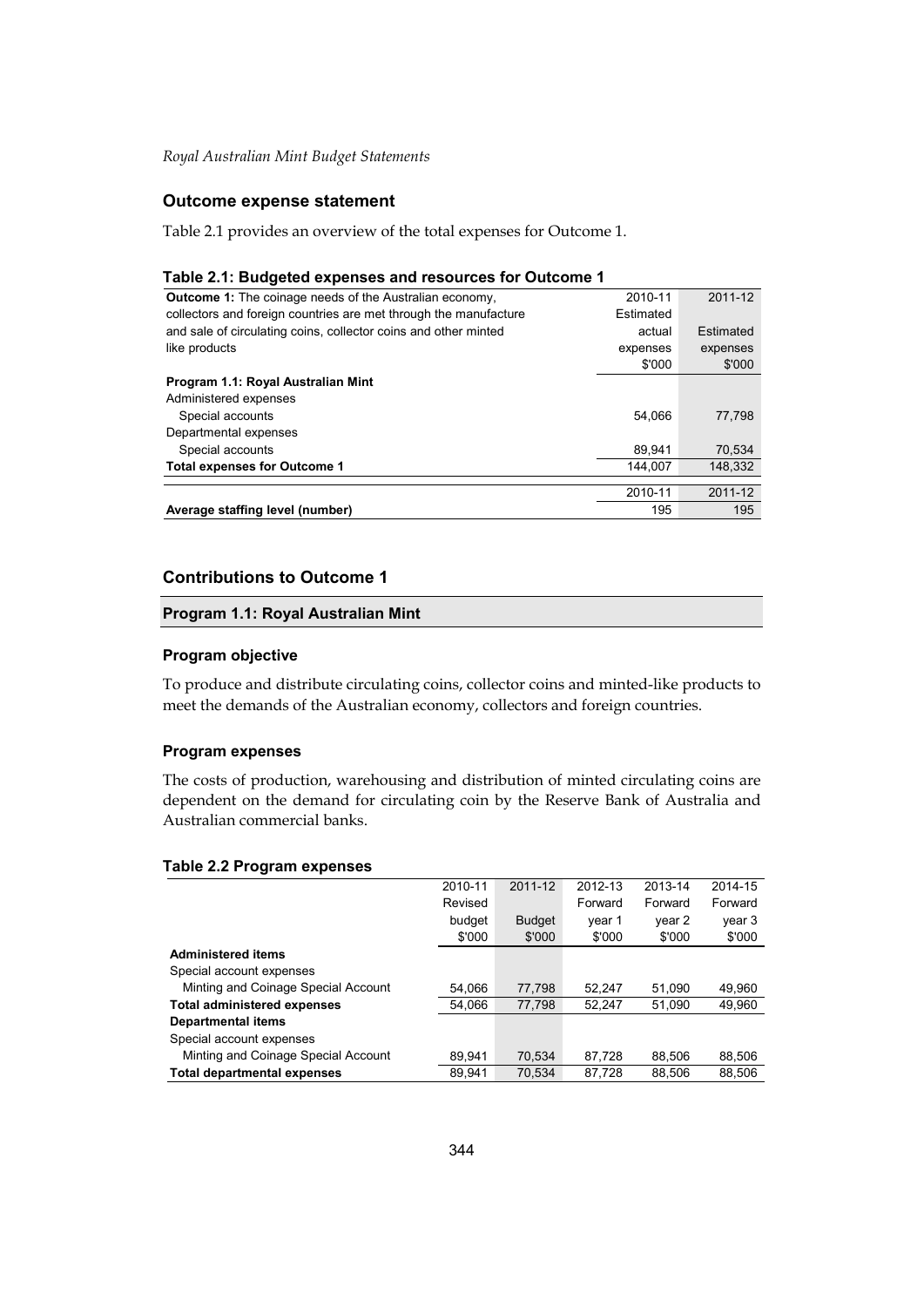## **Program deliverables**

The Mint has the following deliverables:

- produce Australian circulating coins to meet the demands of the Australian community;
- maintain minted Australian circulating coin inventory within agreed buffer stock parameters;
- produce circulating coins to meet demand from foreign countries;
- produce numismatic products to meet Australian and overseas demand;
- maintain Australia's National Coin Collection;
- maintain the Mint's visitor gallery, including building and surrounds;
- provide an educational program to school students who visit the Mint; and
- promote public understanding about the cultural and historical significance of coins.

## **Program key performance indicators**

The Mint has the following key performance indicators:

- • produce and deliver Australian circulating coins in a cost effective and timely manner;
- foreign circulating coin sales meet or exceed cost of production;
- • at least 95 per cent of numismatic orders placed are produced and delivered within contracted delivery time;
- • all numismatic sales meet or exceed cost of production;
- rotate the display of Australia's National Coin Collection on a regular basis;
- maintenance of gallery and visitor centre to community standard;
- • ensure that school student visitor programs align with relevant school curricula; and
- • increase in visitor numbers to the gallery and visitor centre compared to prior year's actual visitor numbers.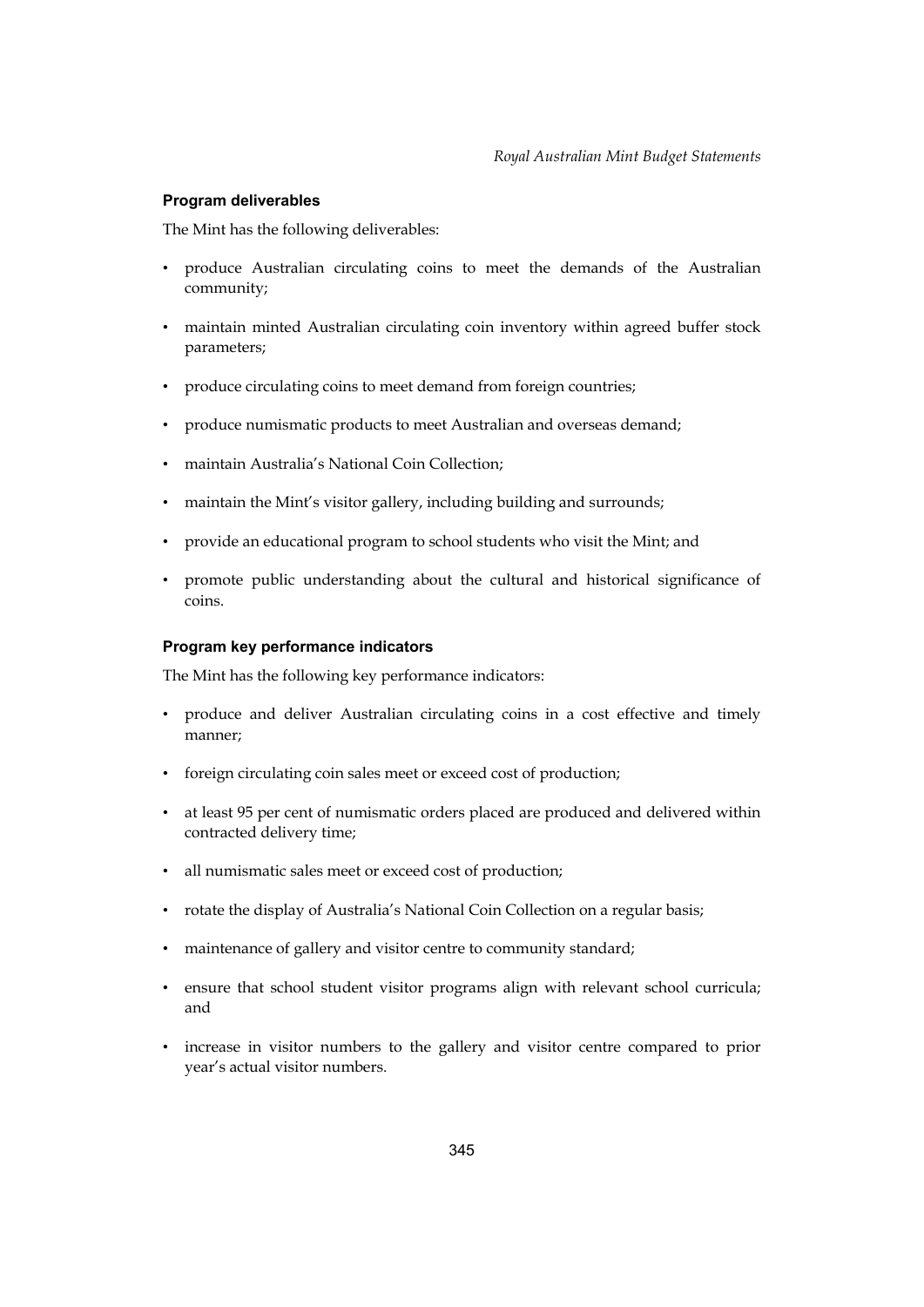# Section 3: Explanatory tables and budgeted financial statements

Section 3 presents explanatory tables and budgeted financial statements which provide a comprehensive snapshot of agency finances for the 2011-12 budget year. It explains how budget plans are incorporated into the financial statements and provides further details of the reconciliation between appropriations and program expenses, movements in administered funds, special accounts and government Indigenous expenditure.

# **3.1 EXPLANATORY TABLES**

## **3.1.1 Movement of administered funds between years**

The Mint does not have any movement of administered funds.

## **3.1.2 Special accounts**

Special accounts provide a means to set aside and record amounts used for specified purposes. Special accounts can be created by a Finance Minister's Determination under the *Financial Management and Accountability Act 1997* or under separate enabling legislation. Table 3.1.2 shows the expected additions (receipts) and reductions (payments) for each account used by the Mint.

#### **Table 3.1.2: Estimates of special account cash flows and balances**

|                               |         | Opening |          |          |             | Closing |
|-------------------------------|---------|---------|----------|----------|-------------|---------|
|                               |         | balance | Receipts | Payments | Adjustments | balance |
|                               |         | 2011-12 | 2011-12  | 2011-12  | 2011-12     | 2011-12 |
|                               |         | 2010-11 | 2010-11  | 2010-11  | 2010-11     | 2010-11 |
|                               | Outcome | \$'000  | \$'000   | \$'000   | \$'000      | \$'000  |
| Minting and Coinage Special   |         | 14,359  | 144.252  | 144.239  | ۰           | 14,372  |
| Account                       |         | 14,938  | 162,804  | 163,383  | -           | 14,359  |
| <b>Total special accounts</b> |         |         |          |          |             |         |
| 2011-12 Budget estimate       |         | 14.359  | 144.252  | 144.239  | ۰           | 14,372  |
| Total special accounts        |         |         |          |          |             |         |
| 2010-11 estimate actual       |         | 14,938  | 162.804  | 163,383  |             | 14,359  |

## **3.1.3 Australian Government Indigenous Expenditure**

The Mint does not have any Australian Government Indigenous Expenditure.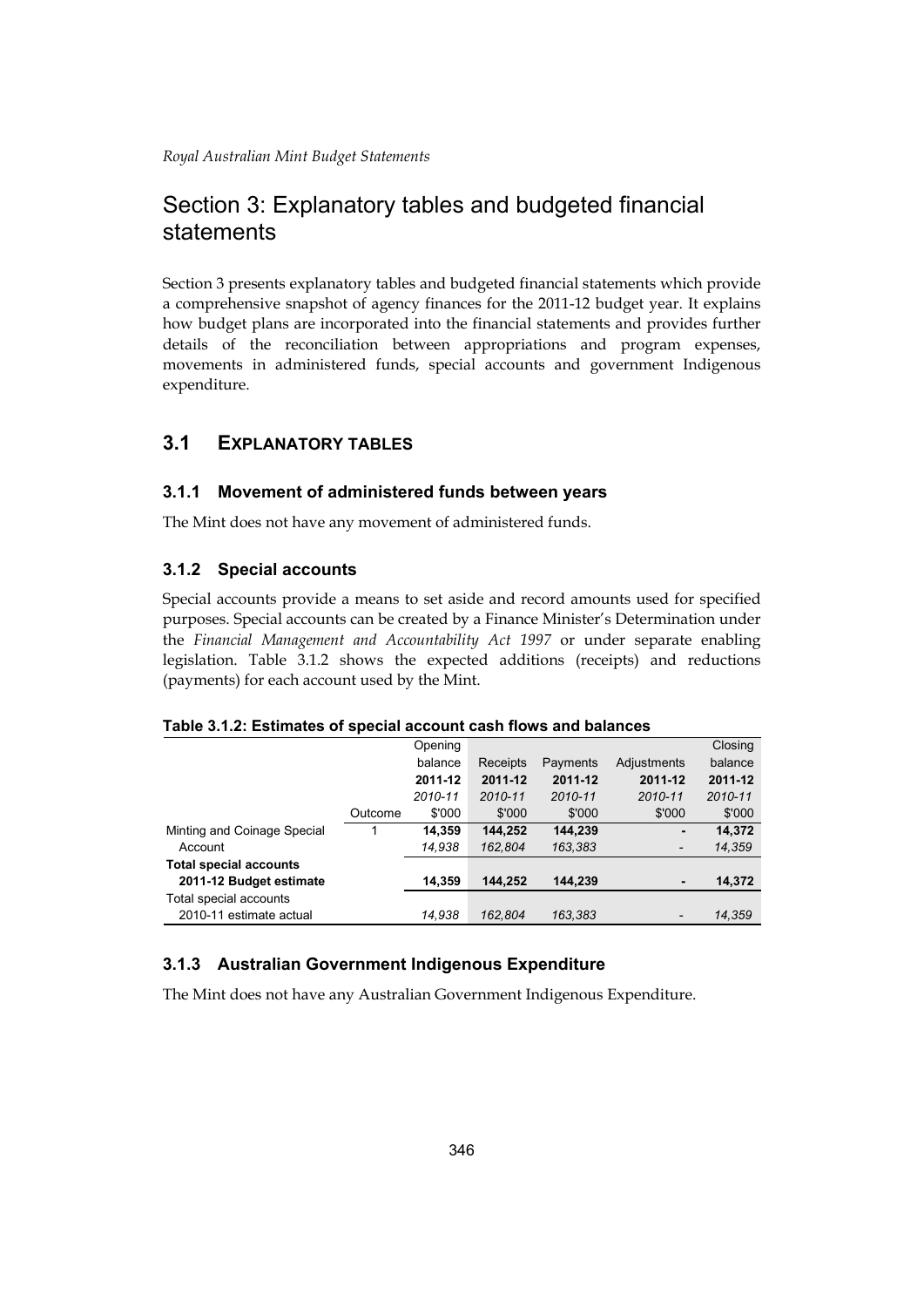# **3.2 BUDGETED FINANCIAL STATEMENTS**

## **3.2.1 Differences in agency resourcing and financial statements**

 presented in the Budget Papers and the Portfolio Budget Statements as a result of The Mint does not have any significant differences between the resource information differences between whole of government level financial reporting (under Australian Accounting Standard 1049) and entity level financial reporting.

## **3.2.2 Analysis of budgeted financial statements**

There is an increase in the operating surplus in 2011-12 compared to 2010-11 due to a greater decrease in supplier costs compared to expected revenue.

There is an increase in the estimated cash balances in the Mint's budgeted departmental statement of cash flows. This movement is due to the decrease in supplier expenses.

## **3.2.3 Budgeted financial statements tables**

| Estimated | <b>Budget</b> | Forward  | Forward  | Forward  |
|-----------|---------------|----------|----------|----------|
| actual    | estimate      | estimate | estimate | estimate |
| 2010-11   | 2011-12       | 2012-13  | 2013-14  | 2014-15  |
| \$'000    | \$'000        | \$'000   | \$'000   | \$'000   |
|           |               |          |          |          |
| 15,449    | 17,878        | 15,449   | 15,449   | 15,449   |
| 66,983    | 47,444        | 64,300   | 64,519   | 64,519   |
| 5,840     | 4,849         | 6,339    | 6,898    | 6,898    |
| 200       | 200           | 200      | 200      | 200      |
| 29        | 44            |          |          |          |
| 1,440     | 119           | 1,440    | 1,440    | 1,440    |
| 89,941    | 70,534        | 87,728   | 88,506   | 88,506   |
|           |               |          |          |          |
|           |               |          |          |          |
|           |               |          |          |          |
| 89,762    | 70,534        | 87,554   | 88,335   | 88,335   |
| 522       | 522           | 522      | 522      | 522      |
| 161       | 168           | 161      | 161      | 161      |
| 90,445    | 71,224        | 88,237   | 89,018   | 89,018   |
|           |               |          |          |          |
| 504       | 690           | 509      | 512      | 512      |
|           |               |          |          |          |

#### **Table 3.2.1: Budgeted departmental comprehensive income statement (for the period ended 30 June)**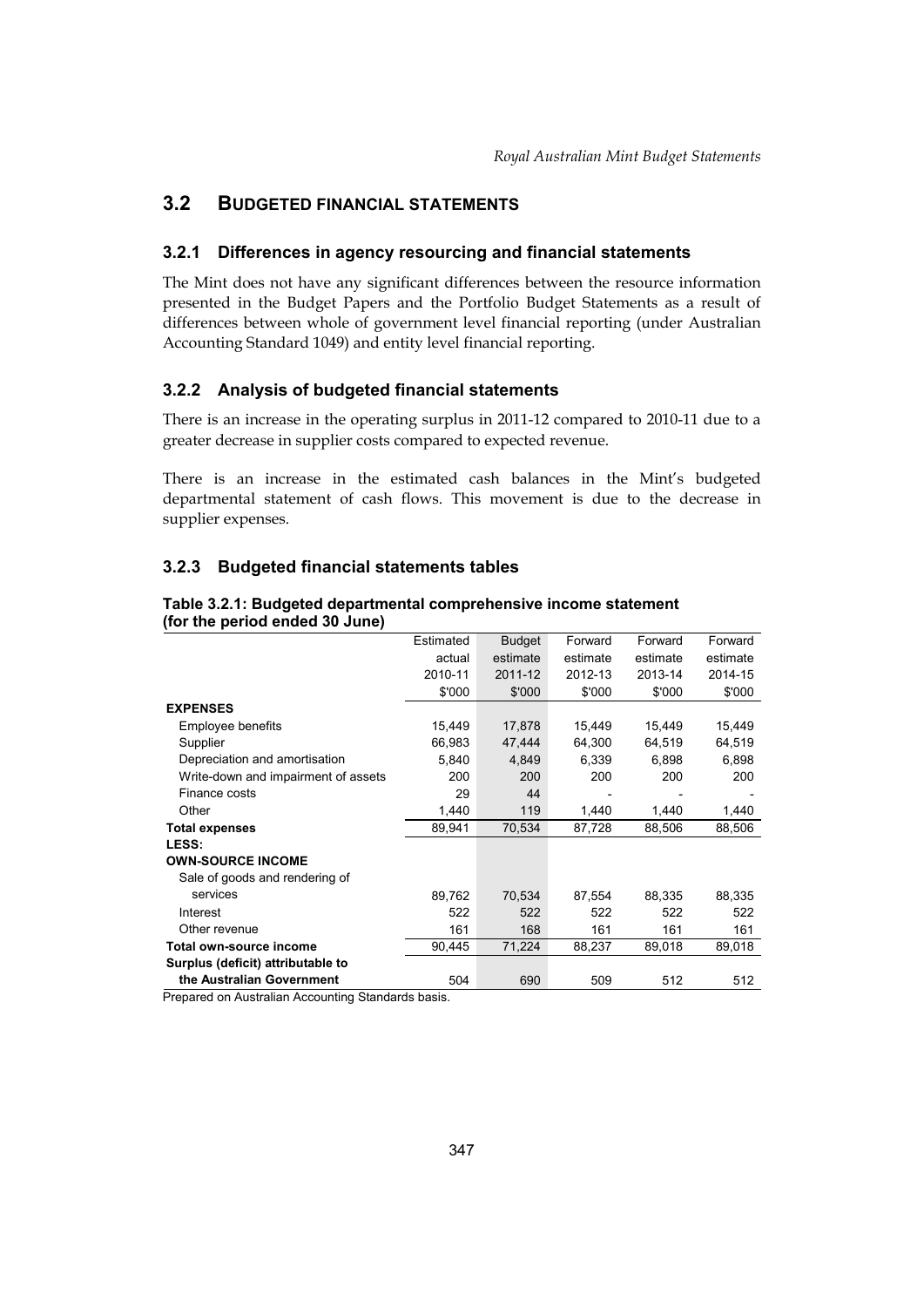#### **Table 3.2.2: Budgeted departmental balance sheet (as at 30 June)**

|                                           | Estimated | <b>Budget</b> | Forward  | Forward  | Forward  |
|-------------------------------------------|-----------|---------------|----------|----------|----------|
|                                           | actual    | estimate      | estimate | estimate | estimate |
|                                           | 2010-11   | 2011-12       | 2012-13  | 2013-14  | 2014-15  |
|                                           | \$'000    | \$'000        | \$'000   | \$'000   | \$'000   |
| <b>ASSETS</b>                             |           |               |          |          |          |
| <b>Financial assets</b>                   |           |               |          |          |          |
| Cash and equivalents                      | 24,248    | 16,732        | 18,160   | 12,016   | 5,368    |
| Trade and other receivables               | 12,007    | 11,847        | 11,847   | 11,847   | 11,847   |
| Tax assets                                | 757       | 1,087         | 1,087    | 1,087    | 1,087    |
| <b>Total financial assets</b>             | 37,012    | 29,666        | 31,094   | 24,950   | 18,302   |
| <b>Non-financial assets</b>               |           |               |          |          |          |
| Infrastructure, plant and equipment       | 47,313    | 48,782        | 48,889   | 54,629   | 53,973   |
| Heritage and cultural                     | 22,461    | 22,461        | 22,461   | 22,461   | 22,461   |
| Inventories                               | 37,082    | 37,082        | 37,082   | 37,082   | 44,492   |
| Intangibles                               | 3,099     | 3,695         | 3,515    | 3,337    | 3,743    |
| Other                                     | 3,376     | 3,376         | 3,375    | 3,375    | 3,375    |
| <b>Total non-financial assets</b>         | 113,331   | 115,396       | 115,322  | 120,884  | 128,044  |
| <b>Total assets</b>                       | 150,343   | 145,062       | 146,416  | 145,834  | 146,346  |
| <b>LIABILITIES</b>                        |           |               |          |          |          |
| <b>Provisions</b>                         |           |               |          |          |          |
| Employees                                 | 5,528     | 5,342         | 6,463    | 7,585    | 7,585    |
| <b>Total provisions</b>                   | 5,528     | 5,342         | 6,463    | 7,585    | 7,585    |
| <b>Payables</b>                           |           |               |          |          |          |
| Suppliers                                 | 12,983    | 9,951         | 9,675    | 7,459    | 7,459    |
| <b>Tax liabilities</b>                    | 2,179     | 2,179         | 2,179    | 2,179    | 2,179    |
| Other                                     | 4,656     | 2,065         | 2,065    | 2,065    | 2,065    |
| <b>Total payables</b>                     | 19,818    | 14,195        | 13,919   | 11,703   | 11,703   |
| <b>Interest bearing liabilities</b>       |           |               |          |          |          |
| Leases                                    | 194       | 32            | 32       | 32       | 32       |
| <b>Total interest bearing liabilities</b> | 194       | 32            | 32       | 32       | 32       |
| <b>Total liabilities</b>                  | 25,540    | 19,569        | 20,414   | 19,320   | 19,320   |
| <b>Net assets</b>                         | 124,803   | 125,493       | 126,002  | 126,514  | 127,026  |
| <b>EQUITY</b>                             |           |               |          |          |          |
| Contributed equity                        | 77,903    | 77,903        | 77,903   | 77,903   | 77,903   |
| Reserves                                  | 24,507    | 24,507        | 24,507   | 24,507   | 24,507   |
| Retained surpluses or                     |           |               |          |          |          |
| accumulated deficits                      | 22,393    | 23,083        | 23,592   | 24,104   | 24,616   |
| <b>Total equity</b>                       | 124,803   | 125,493       | 126,002  | 126,514  | 127,026  |
| <b>Current assets</b>                     | 76,713    | 69,037        | 70,464   | 64,320   | 65,082   |
| <b>Non-current assets</b>                 | 73,630    | 76,025        | 75,952   | 81,514   | 81,264   |
| <b>Current liabilities</b>                | 24,839    | 18,975        | 19,685   | 18,457   | 18,457   |
| <b>Non-current liabilities</b>            | 701       | 594           | 729      | 863      | 863      |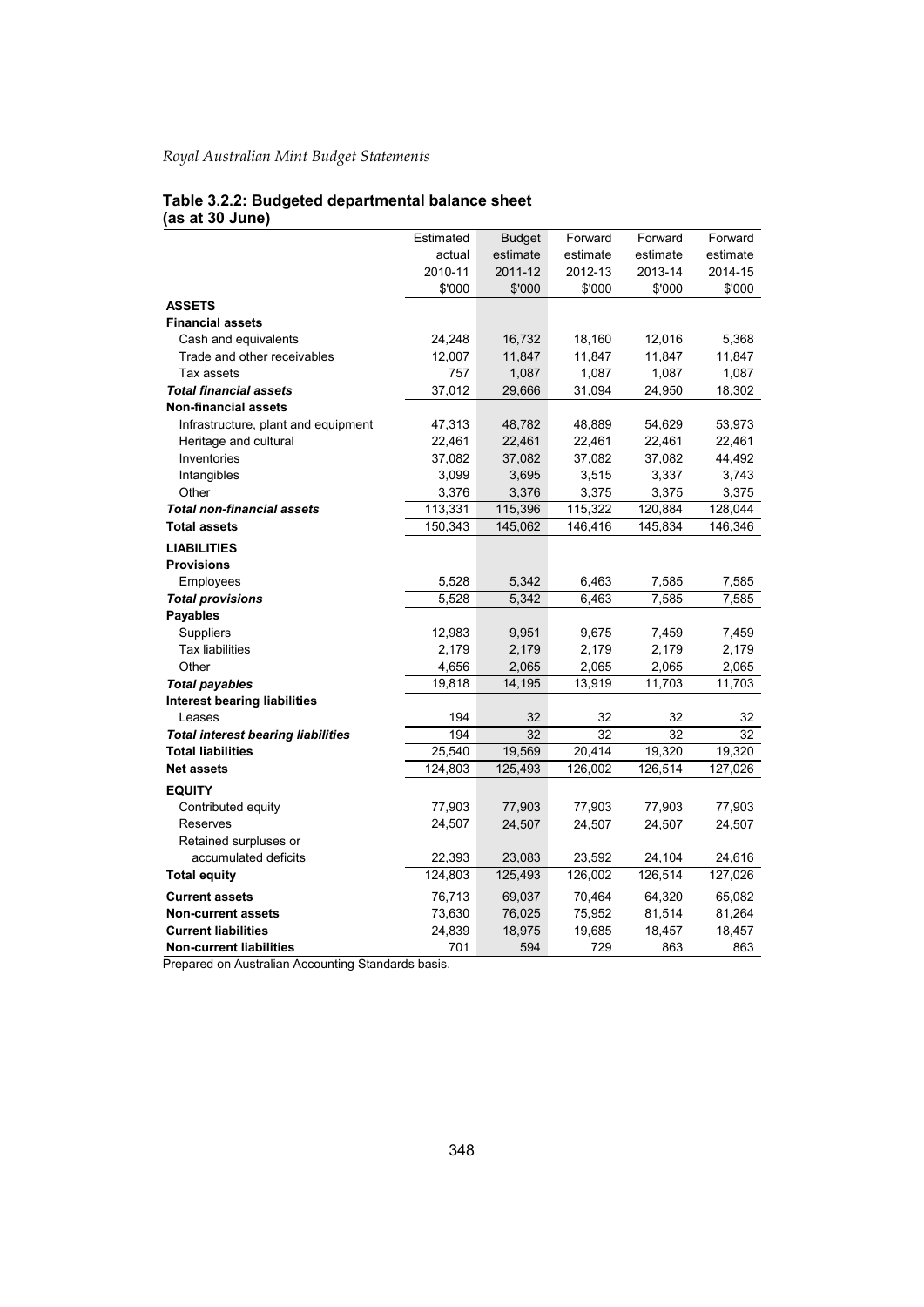| Table 3.2.3: Budgeted departmental statement of cash flows |  |
|------------------------------------------------------------|--|
| (for the period ended 30 June)                             |  |

|                             | Estimated | <b>Budget</b> | Forward  | Forward   | Forward  |
|-----------------------------|-----------|---------------|----------|-----------|----------|
|                             | actual    | estimate      | estimate | estimate  | estimate |
|                             | 2010-11   | 2011-12       | 2012-13  | 2013-14   | 2014-15  |
|                             | \$'000    | \$'000        | \$'000   | \$'000    | \$'000   |
| <b>OPERATING ACTIVITIES</b> |           |               |          |           |          |
| <b>Cash received</b>        |           |               |          |           |          |
| Goods and services          | 162,804   | 144,252       | 138,339  | 168,857   | 168,857  |
| <b>Total cash received</b>  | 162,804   | 144,252       | 138,339  | 168,857   | 168,857  |
| Cash used                   |           |               |          |           |          |
| Employees                   | 13,551    | 13,314        | 13,325   | 14,327    | 15,449   |
| Borrowing costs             | 29        | 44            |          |           |          |
| <b>Suppliers</b>            | 146,572   | 131,432       | 117,320  | 148,214   | 153,408  |
| Total cash used             | 160,152   | 144,790       | 130,645  | 162,541   | 168,857  |
| Net cash from or (used by)  |           |               |          |           |          |
| operating activities        | 2,652     | (538)         | 7,694    | 6,316     |          |
| <b>INVESTING ACTIVITIES</b> |           |               |          |           |          |
| Cash used                   |           |               |          |           |          |
| Purchase of property, plant |           |               |          |           |          |
| and equipment               | 2,907     | 6,914         | 6,266    | 12,460    | 6,648    |
| <b>Total cash used</b>      | 2,907     | 6,914         | 6,266    | 12,460    | 6,648    |
| Net cash from or (used by)  |           |               |          |           |          |
| investing activities        | (2,907)   | (6, 914)      | (6, 266) | (12, 460) | (6,648)  |
| <b>FINANCING ACTIVITIES</b> |           |               |          |           |          |
| Cash used                   |           |               |          |           |          |
| Repayments of debt          | 324       | 64            |          |           |          |
| <b>Total cash used</b>      | 324       | 64            |          |           |          |
| Net cash from or (used by)  |           |               |          |           |          |
| financing activities        | (324)     | (64)          |          |           |          |
| Net increase or (decrease)  |           |               |          |           |          |
| in cash held                | (579)     | (7, 516)      | 1,428    | (6, 144)  | (6,648)  |
| Cash at the beginning of    |           |               |          |           |          |
| the reporting period        | 24,827    | 24,248        | 16,732   | 18,160    | 12,016   |
| Cash at the end of the      |           |               |          |           |          |
| reporting period            | 24,248    | 16,732        | 18,160   | 12,016    | 5,368    |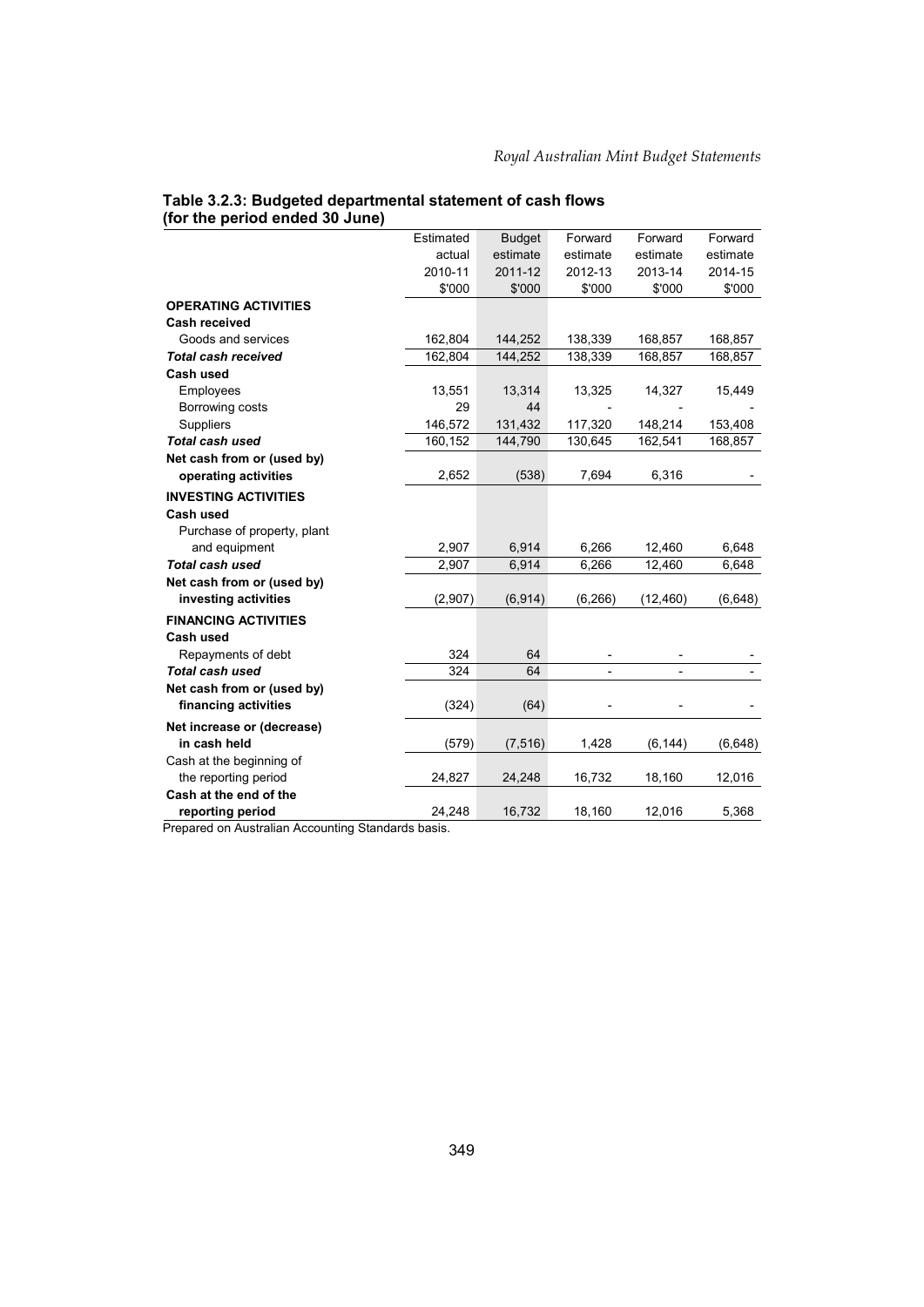|                                                              |           | Asset       |          | Contributed |         |
|--------------------------------------------------------------|-----------|-------------|----------|-------------|---------|
|                                                              | Retained  | revaluation | Other    | equity/     | Total   |
|                                                              | surpluses | reserve     | reserves | capital     | equity  |
|                                                              | \$'000    | \$'000      | \$'000   | \$'000      | \$'000  |
| Opening balance as at 1 July 2011                            |           |             |          |             |         |
| Balance carried forward from                                 |           |             |          |             |         |
| previous period                                              | 22,393    | 24,507      |          | 77,903      | 124,803 |
| Adjusted opening balance                                     | 22.393    | 24.507      |          | 77.903      | 124,803 |
| <b>Comprehensive income</b>                                  |           |             |          |             |         |
| Surplus (deficit) for the period                             | 690       |             |          |             | 690     |
| <b>Total comprehensive income</b>                            |           |             |          |             |         |
| recognised directly in equity                                | 690       |             |          |             | 690     |
| <b>Estimated closing balance</b>                             |           |             |          |             |         |
| as at 30 June 2012                                           | 23.083    | 24,507      |          | 77.903      | 125.493 |
| Descended to Acceleration Accessories of Office deads to sta |           |             |          |             |         |

#### **Table 3.2.4: Departmental statement of changes in equity — summary of movement (budget year 2011-12)**

Prepared on Australian Accounting Standards basis.

## **Table 3.2.5: Departmental capital budget statement**

|                                                                                           | Estimated | <b>Budget</b> | Forward  | Forward  | Forward  |
|-------------------------------------------------------------------------------------------|-----------|---------------|----------|----------|----------|
|                                                                                           | actual    | estimate      | estimate | estimate | estimate |
|                                                                                           | 2010-11   | 2011-12       | 2012-13  | 2013-14  | 2014-15  |
|                                                                                           | \$'000    | \$'000        | \$'000   | \$'000   | \$'000   |
| <b>PURCHASE OF NON-FINANCIAL ASSETS</b>                                                   |           |               |          |          |          |
| Funded internally from departmental                                                       |           |               |          |          |          |
| resources                                                                                 | 2.907     | 6.914         | 6.266    | 12,460   | 6,648    |
| <b>TOTAL</b>                                                                              | 2.907     | 6.914         | 6.266    | 12.460   | 6,648    |
| <b>RECONCILIATION OF CASH</b><br><b>USED TO ACQUIRE ASSETS</b><br>TO ASSET MOVEMENT TABLE |           |               |          |          |          |
| Total purchases                                                                           | 2.907     | 6.914         | 6.266    | 12.460   | 6.648    |
| Total cash used to                                                                        |           |               |          |          |          |
| acquire assets                                                                            | 2.907     | 6.914         | 6.266    | 12.460   | 6.648    |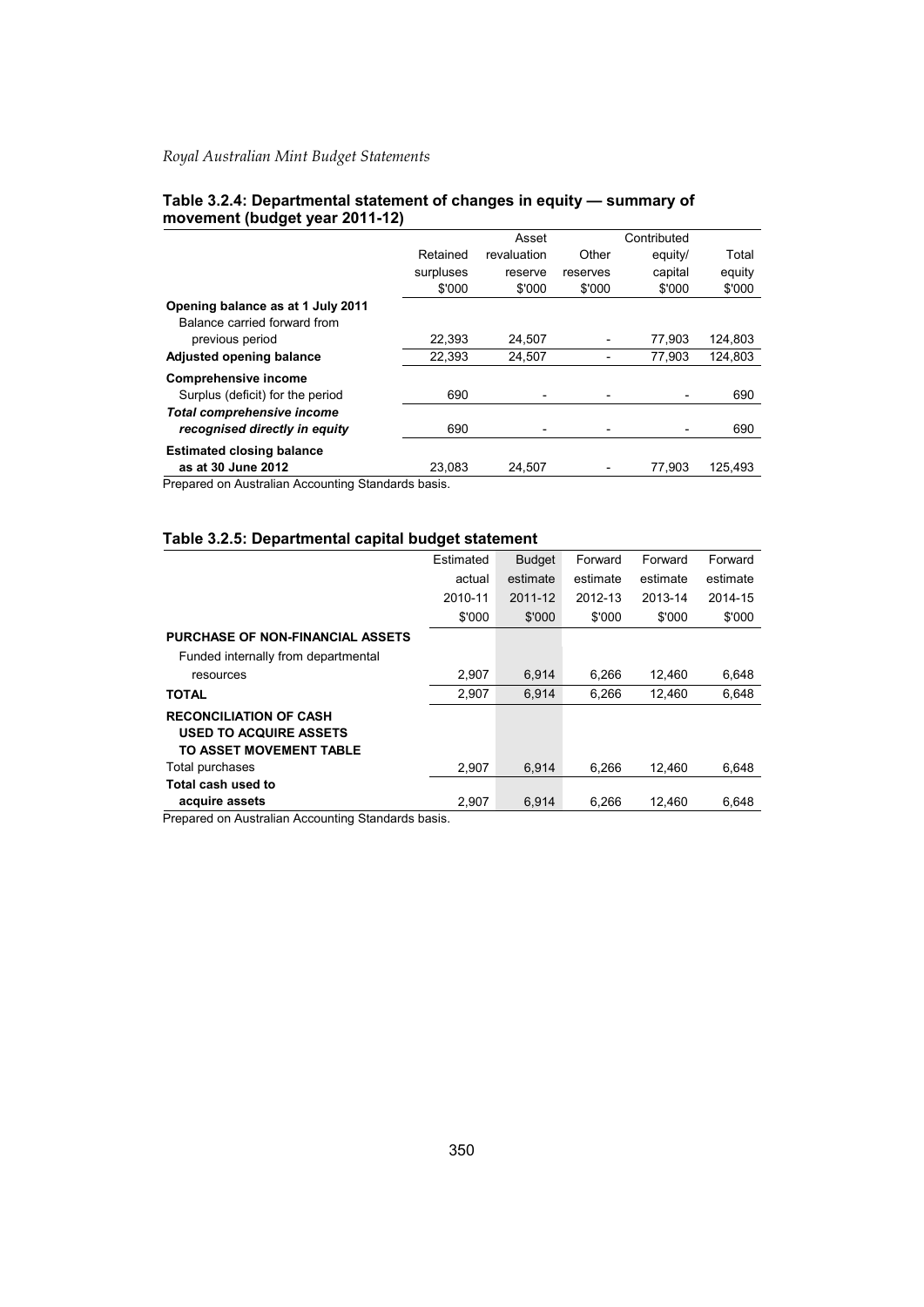|                                       | Other           |                              |             |        |
|---------------------------------------|-----------------|------------------------------|-------------|--------|
|                                       | infrastructure, | Heritage and                 |             |        |
|                                       |                 |                              |             |        |
|                                       | plant and       | cultural                     |             |        |
|                                       | equipment       | assets                       | Intangibles | Total  |
|                                       | \$'000          | \$'000                       | \$'000      | \$'000 |
| As at 1 July 2011                     |                 |                              |             |        |
| Gross book value                      | 51,944          | 22,461                       | 6,025       | 80,430 |
| Accumulated depreciation/amortisation |                 |                              |             |        |
| and impairment                        | 4,631           |                              | 2,926       | 7,557  |
| Opening net book balance              | 47,313          | 22,461                       | 3,099       | 72,873 |
| <b>Capital asset additions</b>        |                 |                              |             |        |
| By purchase - other                   | 6,133           |                              | 781         | 6,914  |
| <b>Total additions</b>                | 6,133           | $\qquad \qquad \blacksquare$ | 781         | 2,907  |
| <b>Other movements</b>                |                 |                              |             |        |
| Depreciation/amortisation expense     | 4,664           |                              | 185         | 4,849  |
| <b>Total other movements</b>          | 4,664           |                              | 185         | 4,849  |
| As at 30 June 2012                    |                 |                              |             |        |
| Gross book value                      | 58,077          | 22,461                       | 6,806       | 87,344 |
| Accumulated depreciation/amortisation |                 |                              |             |        |
| and impairment                        | 9,295           |                              | 3,111       | 12,406 |
| <b>Closing net book balance</b>       | 48,782          | 22,461                       | 3,695       | 74,938 |

#### **Table 3.2.6: Statement of asset movements — departmental**

Prepared on Australian Accounting Standards basis.

#### **Table 3.2.7: Schedule of budgeted income and expenses administered on behalf of government (for the period ended 30 June)**

|                                    | Estimated | <b>Budget</b> | Forward  | Forward  | Forward  |
|------------------------------------|-----------|---------------|----------|----------|----------|
|                                    | actual    | estimate      | estimate | estimate | estimate |
|                                    | 2010-11   | 2011-12       | 2012-13  | 2013-14  | 2014-15  |
|                                    | \$'000    | \$'000        | \$'000   | \$'000   | \$'000   |
| <b>INCOME ADMINISTERED ON</b>      |           |               |          |          |          |
| <b>BEHALF OF GOVERNMENT</b>        |           |               |          |          |          |
| Non-taxation                       |           |               |          |          |          |
| Goods and services                 | 118,085   | 119,580       | 115,335  | 116,114  | 116,954  |
| Total income administered          |           |               |          |          |          |
| on behalf of government            | 118.085   | 119,580       | 115.335  | 116,114  | 116,954  |
| <b>EXPENSES ADMINISTERED ON</b>    |           |               |          |          |          |
| <b>BEHALF OF GOVERNMENT</b>        |           |               |          |          |          |
| <b>Suppliers</b>                   | 52,120    | 76,298        | 50,747   | 49,590   | 49,960   |
| Other                              | 1.946     | 1,500         | 1,500    | 1,500    |          |
| <b>Total expenses administered</b> |           |               |          |          |          |
| on behalf of government            | 54.066    | 77,798        | 52,247   | 51,090   | 49,960   |
| .                                  |           |               |          |          |          |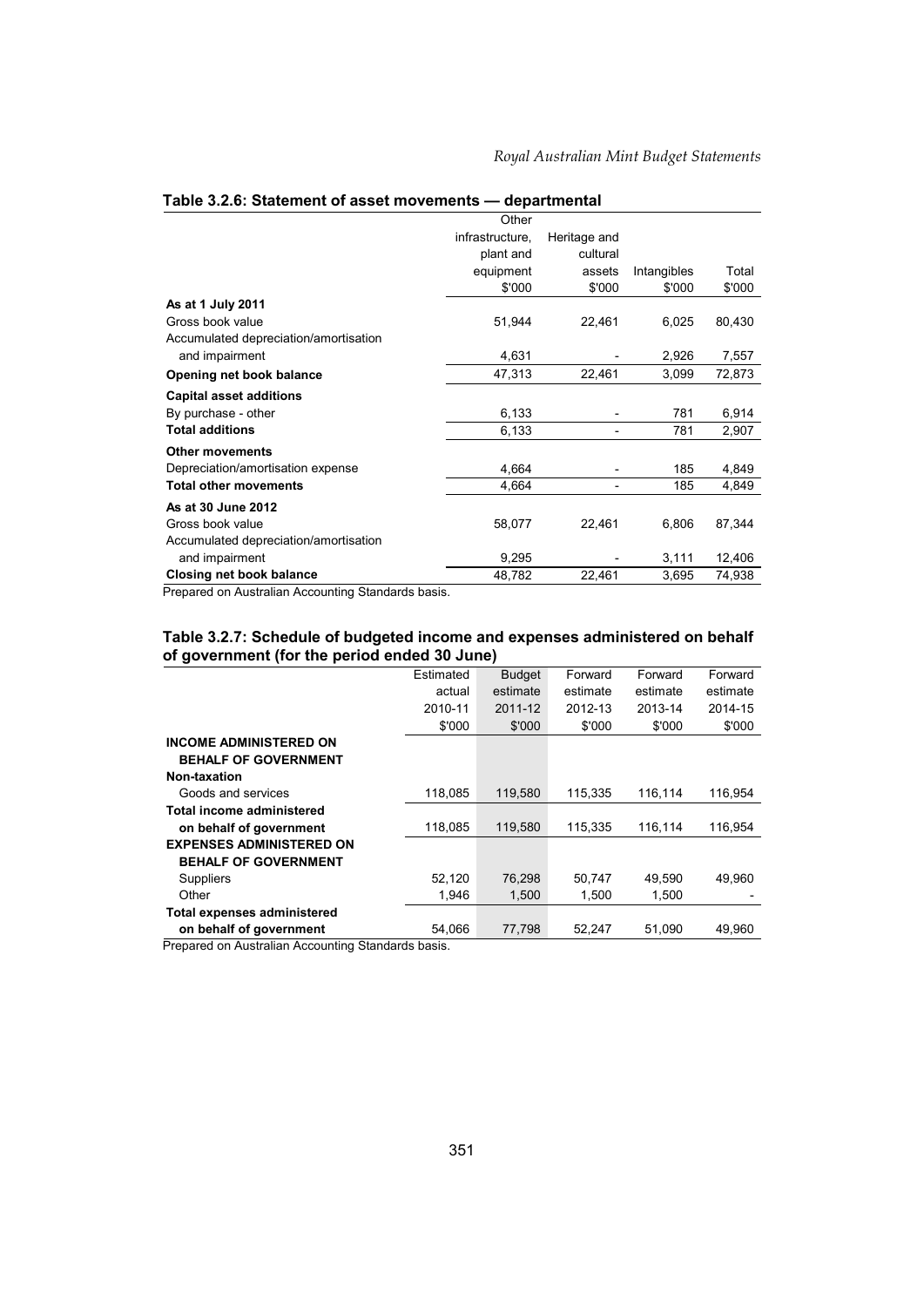|                                       | Estimated | <b>Budget</b>                | Forward  | Forward  | Forward  |
|---------------------------------------|-----------|------------------------------|----------|----------|----------|
|                                       | actual    | estimate                     | estimate | estimate | estimate |
|                                       | 2010-11   | 2011-12                      | 2012-13  | 2013-14  | 2014-15  |
|                                       | \$'000    | \$'000                       | \$'000   | \$'000   | \$'000   |
| <b>ASSETS ADMINISTERED ON</b>         |           |                              |          |          |          |
| <b>BEHALF OF GOVERNMENT</b>           |           |                              |          |          |          |
| <b>Financial assets</b>               |           |                              |          |          |          |
| <b>Receivables</b>                    |           | 6,352                        | 6,352    | 6,352    | 6,352    |
| <b>Total financial assets</b>         |           | 6,352                        | 6,352    | 6,352    | 6,352    |
| <b>Non-financial assets</b>           |           |                              |          |          |          |
| Inventories                           | 18,819    | 19,369                       | 19,352   | 19,345   | 19,345   |
| <b>Total non-financial assets</b>     | 18,819    | 19,369                       | 19,352   | 19,345   | 19,345   |
| <b>Total assets administered</b>      |           |                              |          |          |          |
| on behalf of government               | 18,819    | 25,721                       | 25.704   | 25,697   | 25,697   |
| <b>LIABILITIES ADMINISTERED ON</b>    |           |                              |          |          |          |
| <b>BEHALF OF GOVERNMENT</b>           |           |                              |          |          |          |
| <b>Payables</b>                       |           |                              |          |          |          |
| Suppliers                             | 10,614    | $\overline{\phantom{a}}$     |          |          |          |
| <b>Total payables</b>                 | 10,614    | $\qquad \qquad \blacksquare$ |          |          |          |
| <b>Total liabilities administered</b> |           |                              |          |          |          |
| on behalf of government               | 10,614    |                              |          |          |          |

#### **Table 3.2.8: Schedule of budgeted assets and liabilities administered on behalf of government (as at 30 June)**

Prepared on Australian Accounting Standards basis.

#### **Table 3.2.9: Schedule of budgeted administered cash flows (for the period ended 30 June)**

|                                       | Estimated | <b>Budget</b> | Forward  | Forward  | Forward  |
|---------------------------------------|-----------|---------------|----------|----------|----------|
|                                       | actual    | estimate      | estimate | estimate | estimate |
|                                       | 2010-11   | 2011-12       | 2012-13  | 2013-14  | 2014-15  |
|                                       | \$'000    | \$'000        | \$'000   | \$'000   | \$'000   |
| <b>OPERATING ACTIVITIES</b>           |           |               |          |          |          |
| Cash received                         |           |               |          |          |          |
| Sales of goods and rendering          |           |               |          |          |          |
| of services (seigniorage)             | 77,705    | 77,799        | 58,821   | 59,218   | 59,647   |
| <b>Total cash received</b>            | 77.705    | 77.799        | 58,821   | 59.218   | 59.647   |
| Net cash from or (used by)            |           |               |          |          |          |
| operating activities                  | 77.705    | 77,799        | 58.821   | 59,218   | 59,647   |
| Net increase or (decrease) in         |           |               |          |          |          |
| cash held                             | 77,705    | 77,799        | 58,821   | 59,218   | 59,647   |
| Cash at beginning of reporting period |           |               |          |          |          |
| Cash to Official Public Account for   |           |               |          |          |          |
| - special accounts                    | 77,705    | 77,799        | 58,821   | 59,218   | 59.647   |
| Cash at end of reporting period       |           |               |          |          |          |

Prepared on Australian Accounting Standards basis.

### **Table 3.2.10: Schedule of administered capital budget**

The Mint has no administered capital budget.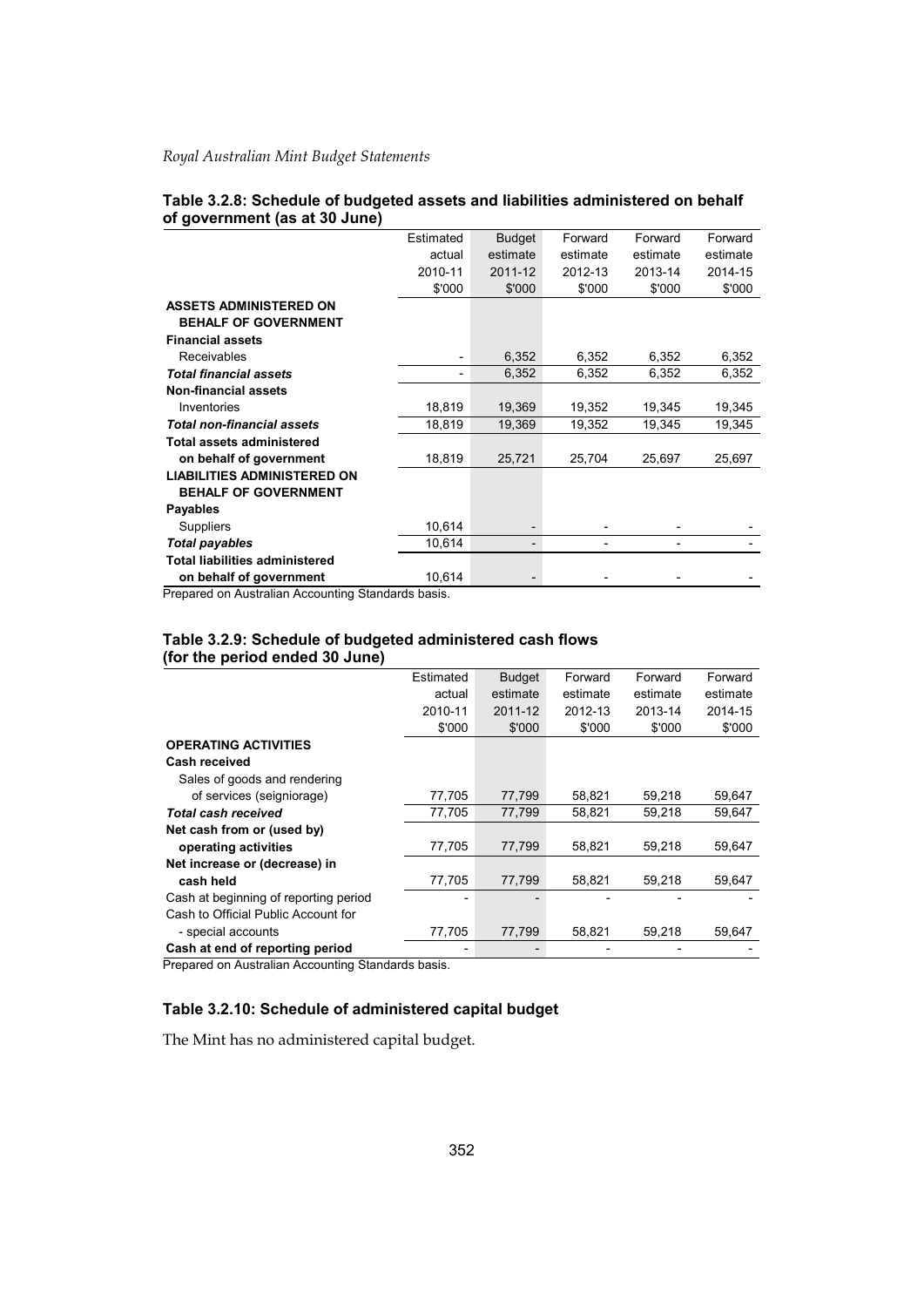### **Table 3.2.11: Schedule of asset movements — administered**

The Mint has no administered asset movements.

## **3.2.4 Notes to the financial statements**

#### **Departmental**

#### **Basis of accounting**

 The Mint's budgeted statements have been prepared on an accrual basis, in accordance with the historical cost convention except for some assets and liabilities that are at valuation and in accordance with:

- the Australian Government's financial budgeting and reporting framework; and
- Australian Accounting Standards.

#### **Budgeted departmental income statement**

#### **Revenues**

Revenue is derived from the production of circulating coins, the sale of numismatic coins and coin like products. The amount of revenue earned in any one year is dependent upon the demand for such products by the Australian financial institutions and the coin collecting market.

#### **Expenses**

#### **Employees**

This includes wages and salaries, superannuation, provision for annual leave and long service leave.

#### **Depreciation and amortisation**

Depreciable assets are written off over their estimated useful lives, using the straight-line method.

#### **Other**

Other expenses include the cost of goods sold.

#### **Budgeted departmental balance sheet**

#### **Non-financial assets**

#### Inventory

Inventories held for resale are at the lower of cost and net realisable value. Work in progress and finished goods are brought to account to include direct costs and a